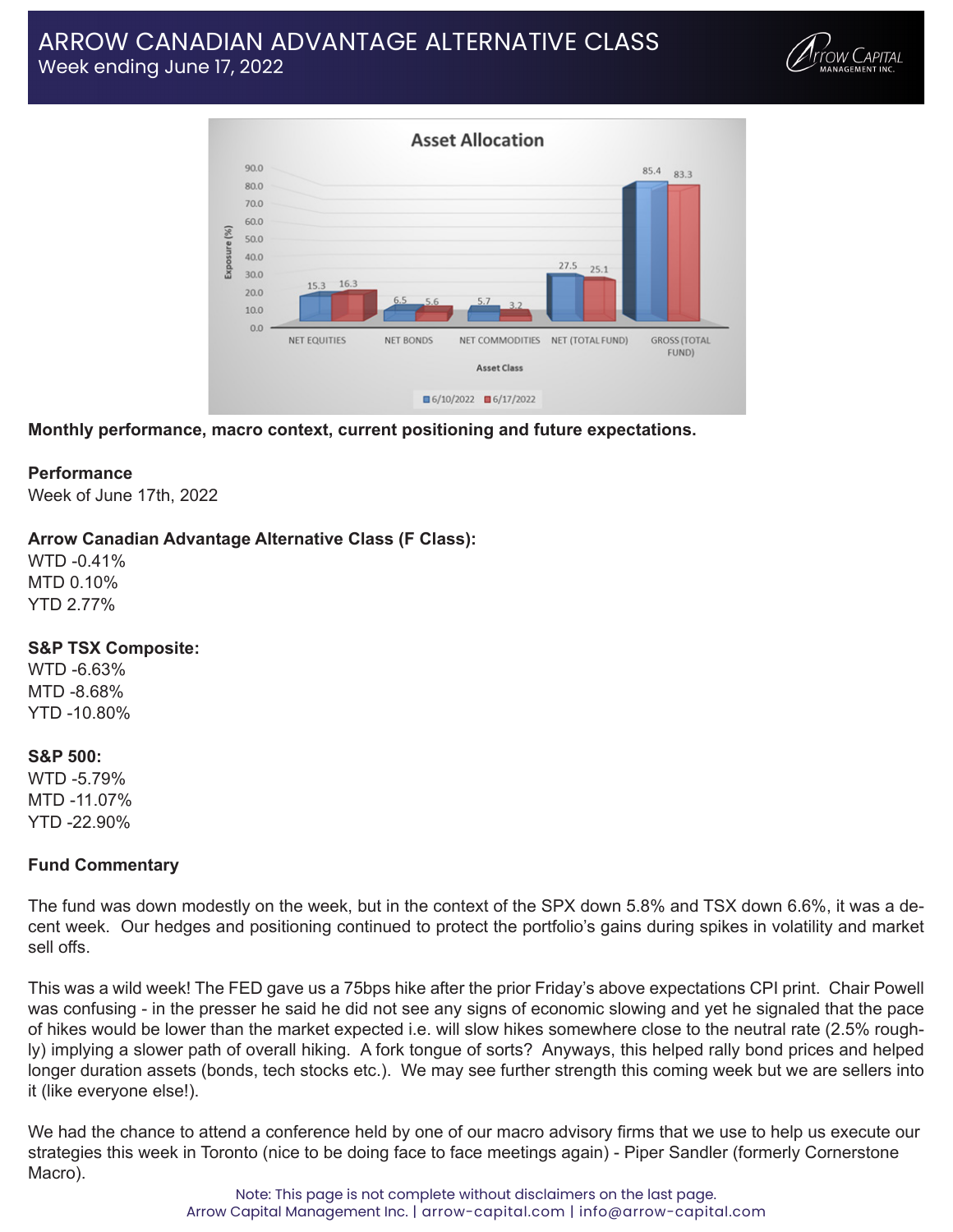Chief strategist Michael Kantrowitz presented the following chart of losses in equities and the ongoing wealth destruction.



This is further compounded by losses in fixed income, housing (coming) or crypto.

Speaking of crypto, while we are not very active in trading this stuff, I must confess that it is very entertaining! I was thinking about Matt Damon and his "Fortune favors the brave" ads for crypto.com (is it just coincidence the Lakers did not make the playoffs after Forum got its name change?). As an old dude I might say to Damon with bitcoin under \$20k now - "How do you like d'em apples"- but no - that is kicking someone when they are down. Crypto, while only a few trillion in "value" at its peak, is nevertheless a sign of the times as all forms of speculation get re-priced. The idea that you could "stake" your coin and get double digit returns was, as it turns out, a bunch of sh\*t. The upside to all of this may be that those annoying gold ads - you know the ones with that silly Scottish accented guy - get cancelled now - they are a ton of BS as well.

One of the bigger items on the week was the large correction in oil and energy stocks. While economic growth is set to continue its fall, the structural supply issues remain - in fact we would argue they have gotten worse. One of the points raised by energy expert Jan Stuart was the deterioration in the Russian oil market as sanctions bite on both technical expertise and supplies. The Russians have started to play games with natural gas shipments /exports into Europe (claiming they want ruble payments). This led the German government to warn / ask its citizens to ration and be prepared for a cold winter. Nat gas storage is still woefully low in Europe and it is going to be a close call this winter. There have been rumours around that a "settlement" of sorts may be brewing on the Ukraine crisis (maybe that is what hurt oil prices this week?) - do you think the West will settle with a lunatic because gas/fuel prices are so high? Hope not. Speaking of that, President Biden was out brow beating the energy industry again - it was all clearly political rhetoric (he is not dumb) but it is sad that he thinks the electorate needs to hear it - the idea of a windfall profits tax is very very unlikely especially with the GOP ready to sweep the upcoming mid-terms. The industry provided plenty of suggestions but those are simply not politically viable at this time. We are likely to add to our energy positions this week but in a hedged manner.

In Canada we get retail sales data and the CPI report this week.

| <b>ASSET ALLOCATION</b> | <b>NET</b> | <b>GROSS</b> | <b>LONG</b> | <b>SHORT</b> |
|-------------------------|------------|--------------|-------------|--------------|
| Canada                  | 11.7       | 40.8         | 26.2        | $-14.6$      |
| US                      | 3.0        | 31.6         | 17.3        | $-14.3$      |
| Rest of World           | 1.7        | 2.1          | 1.9         | $-0.2$       |
| <b>Equities Total</b>   | 16.3       | 74.5         | 45.4        | $-29.1$      |
| Bonds                   | 5.6        | 5.6          | 5.6         | 0.0          |
| Commodities             | 3.2        | 3.2          | 3.2         | 0.0          |
| <b>Total</b>            | 25.1       | 83.3         | 54.2        | $-29.1$      |

#### **Geographic Equity Exposures (% Total Portfolio including Futures)**

Note: This page is not complete without disclaimers on the last page. Arrow Capital Management Inc. | arrow-capital.com | info@arrow-capital.com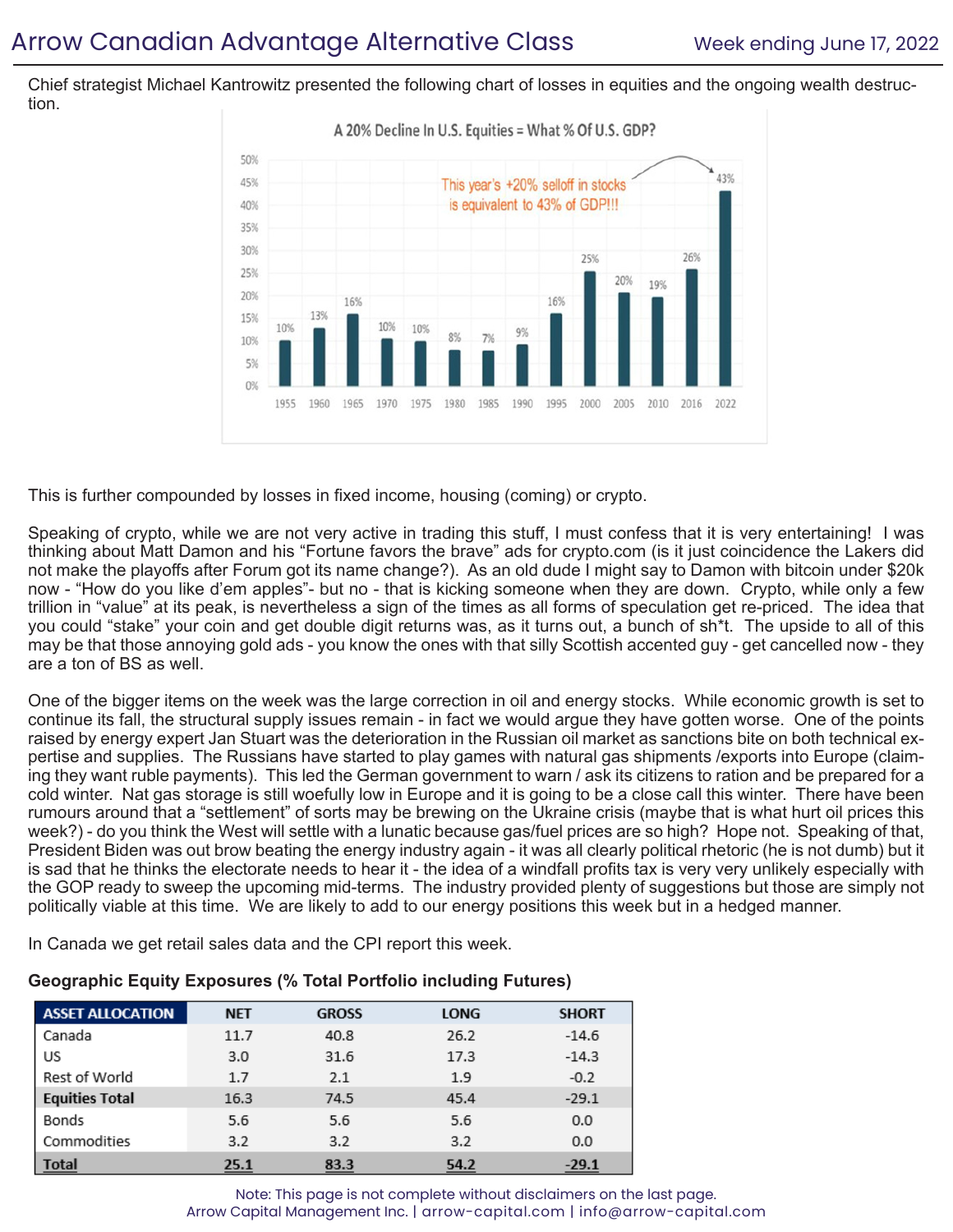Net equity exposure was increased by 1% while net bond exposure was reduced by 0.9%. Total fund gross exposure was reduced by 2.1%. Total fund net exposure was reduced by 2.4%.

## **Sector Exposures (% Long / Short Portfolio of individual companies)**



The Fund was negatively impacted by the steep correction in energy prices where we have our largest overweight along with materials. We remain confident in the structural supply situation for energy but will keep a close eye on any fundamental developments. We believe any Ukraine settlement is still a ways off - the supply crunch is likely to get worse with further price increases more likely should demand not materially drop - a situation that for now appears unlikely. Energy equities remain "cheap" on a EV/EBITDA basis and are supported by rising dividends and buybacks.

### **Market Cap Breakdown:**



## **FX Exposures:**

| <b>FX EXPOSURE</b> | %      |
|--------------------|--------|
| CAD                | 62.5   |
| USD                | 39.0   |
| Other              | $-1.5$ |
| DXY                | 0.0    |
| <b>Total Fund</b>  | 100%   |